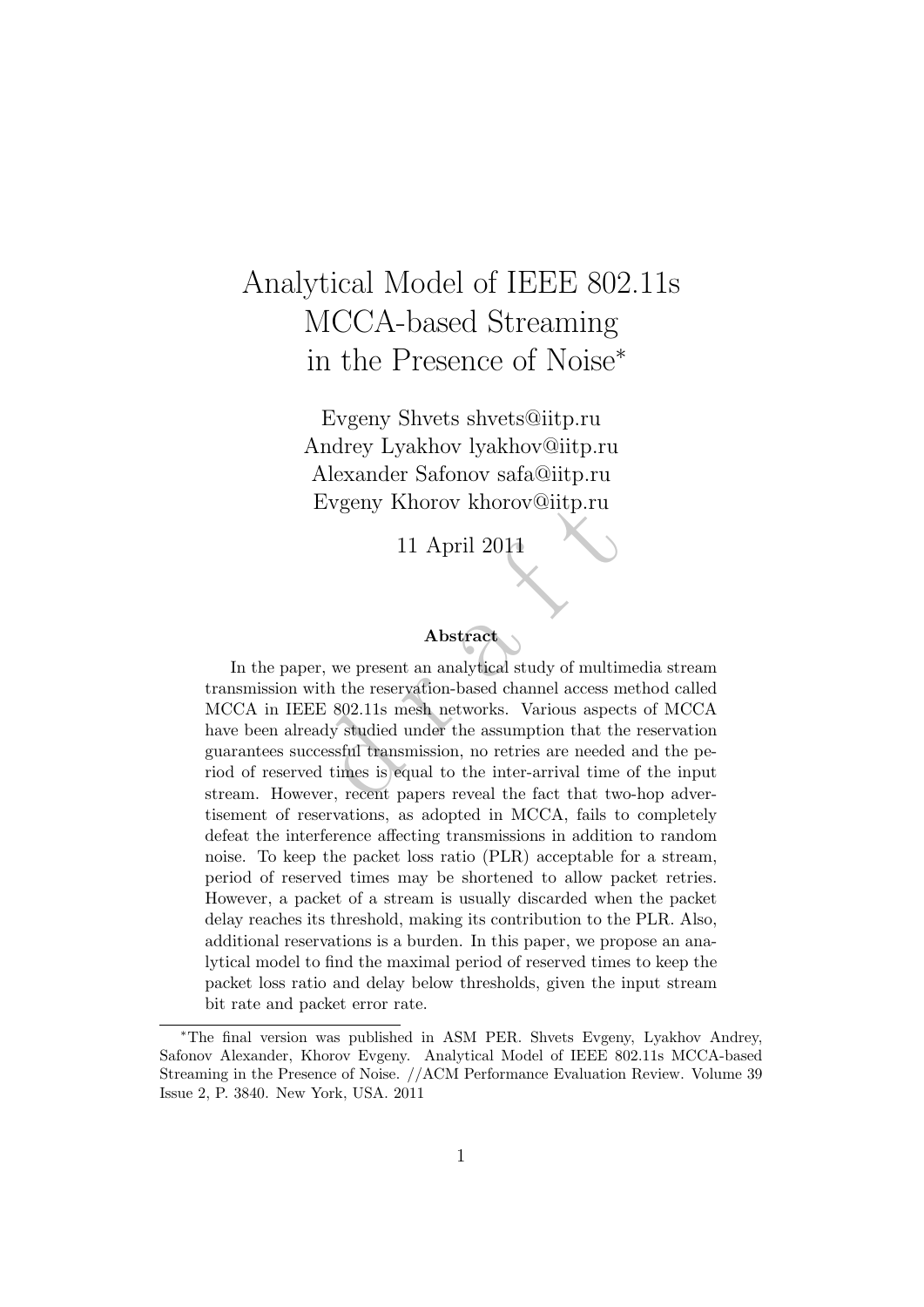### 1 Introduction

To keep pace with consumer needs, IEEE 802.11 has recently shown big progress in providing support for robust voice and video streaming. Task Group "s" developed

MCCA [6] medium access method based on prior periodic reservations, which may be efficiently used to meet QoS demands for voice and video streaming in IEEE 802.11s mesh networks. Within its reservations characterized by the duration and periodicity, a station (STA) gets access to the medium with lower contention than would otherwise be possible, providing a regular traffic such as voice and video stream transmission with parameterized QoS.

Since  $MCCA<sup>1</sup>$  access method was introduced in 2006 in one of the proposals to IEEE 802.11 Task Group "s", see [10], a number of papers, e.g. [3, 5], were published by MCCA authors Hiertz et al. following the method evolution in the Task Group. The papers describe MCCA in detail and prove the concept by comparing MCCA with EDCA based on preliminary simulation results obtained with WRAP2 simulation environment in a number of scenarios.

MCCA atthors mertz et al. following<br>Group. The papers describe MCCA in<br>paring MCCA with EDCA based on pid<br>with WRAP2 simulation environment<br>raft does not require that all mesh STA<br>ignore reservations made by others. T<br>low IEEE 802.11s draft does not require that all mesh STAs support MCCA, so some STAs may ignore reservations made by others. Two attempts were made to evaluate how MCCA-incapable STAs affect MCCA-capable STAs with the help of OPNET [9] and ns-2 [8] simulation tools and to modify the access method for MCCA-capable STAs to ensure that they get channel for reserved time. In particular, [1] proposes to allow a mesh STA to continue accessing the medium even after the end of its reserved period, to complete the delayed transmission caused by non-MCCA traffic. In turn, [7] proposes to allow a mesh STA preemptive access to the medium before the beginning of its reservation. Both proposed modifications, besides violating original MCCA rules and IEEE 802.11 philosophy of contention, make the MCCA traffic exposed to interference from hidden STAs as the transmissions outside reservations are not advertised and experience same interference as with random access.

In IEEE 802.11 performance evaluation literature, hidden STAs are usually defined as those which are two-hop neighbors for the transmitter and one-hop neighbors for the receiver. MCCA counteracts the interference coming from hidden STAs by advertising reservation periods for the two-hop neighborhood of both the transmitter and receiver. Unfortunately, the interference also comes from outside the two-hop neighborhood and affects badly

<sup>&</sup>lt;sup>1</sup>In early IEEE 802.11s drafts, MCCA access method was called Mesh Deterministic Access (MDA). Though some referred papers use MDA, we use the present name everywhere in this paper.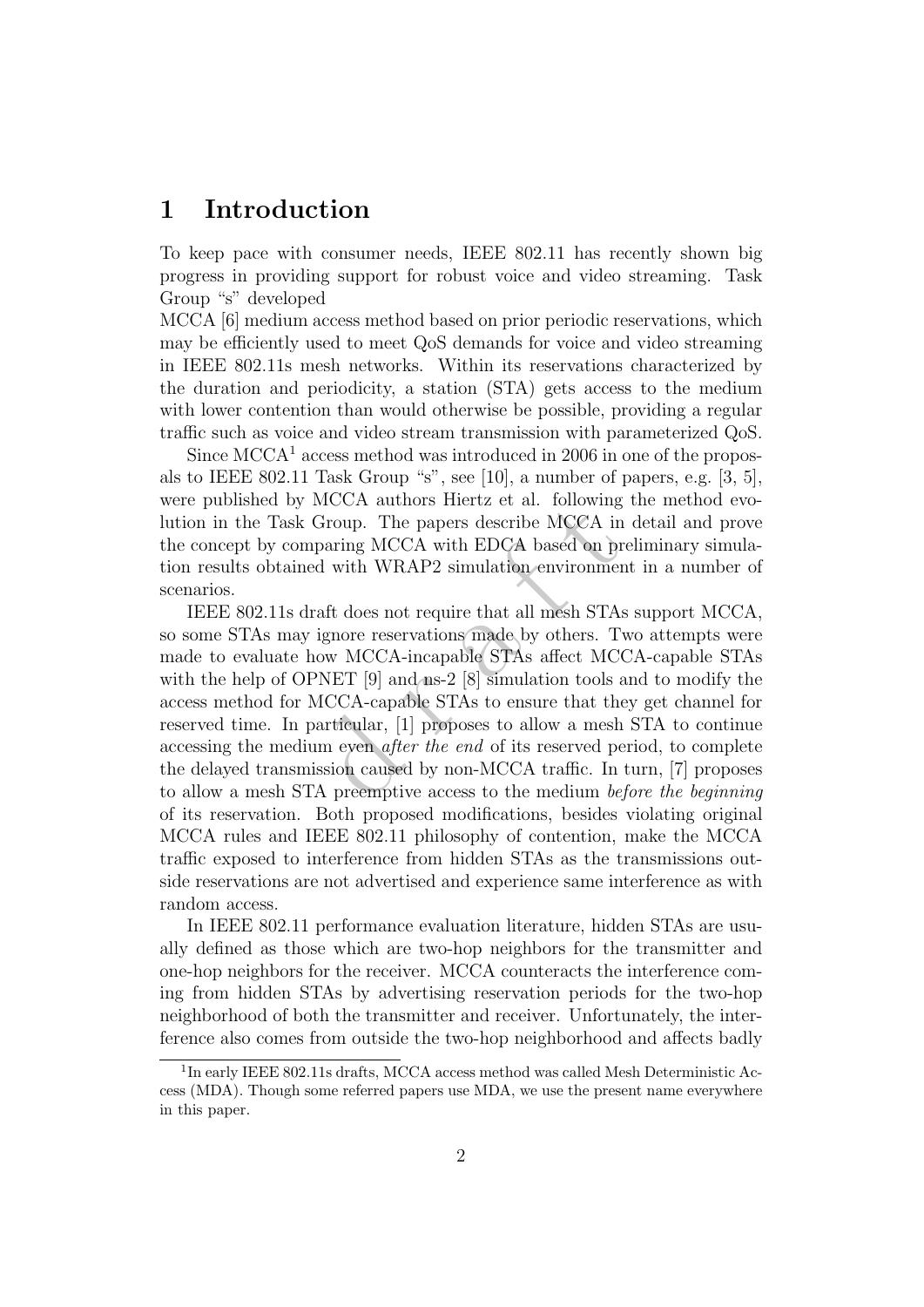the MCCA performance, as shown by Cicconetti et al. in [2]. The paper addresses the problem of placing the reservations within the DTIM interval<sup>2</sup> and proposes a reservation relocation algorithm to find the place within the DTIM interval free from the interference coming from outside the two-hop neighborhood. If such interference comes from other MCCA traffic, i.e. it comes on regular basis, the proposed algorithm is quite efficient indeed, as proved by simulation results obtained with ns-2. If EDCA traffic coexists in the network with MCCA traffic, interference cannot be 100% escaped and packets are transmitted with non-zero error rate in any place of DTIM interval. Moreover, transmissions may be corrupted due to random noise inherent in wireless networks.

d to meet QoS demand on packet loss<br>
packet delay must be kept below a the<br>
cannot prevent the packet from bein<br>
CCA, which is not investigated yet, is<br>
od to consume minimal channel resour<br>
below thresholds, in the presen Consequently, though advertised in the two-hop neighborhood in advanced, transmissions within MCCA reservations may fail and retransmissions may be needed to meet QoS demand on packet loss ratio (PLR). On the other hand, the packet delay must be kept below a threshold, otherwise the retransmissions cannot prevent the packet from being discarded. So, the key issue of MCCA, which is not investigated yet, is optimal choice of the reservation period to consume minimal channel resources and keep both the PLR and delay below thresholds, in the presence of random noise and interference.

In this short paper, we present a simple analytical model predicting the average PLR for constant bit rate (CBR) voice stream transmitted over a noisy channel between two MCCA-capable nodes which set up a reservation, given that a packet is discarded when its delay reaches the threshold value. Analysis of the modeling results' reveals the optimal choice of reservation period.

Though a path in a mesh network is often multi-hop, we believe that the single-hop case model is a building block laying the foundation for further research. In the next two sections, the model and numerical analysis are presented. Discussion on further steps concludes the paper.

## 2 Model Description

The input stream is CBR with fixed-size packets and interarrival time  $t_{\lambda}^{*}$ . QoS demands are characterized by maximal delay  $D_{QoS}$  and maximal packet loss ratio  $L_{QoS}$ . Transmission errors happen with fixed probability q. We suppose

<sup>2</sup>Due to short paper size limitation, here and further in the paper we do not introduce IEEE 802.11 basic terminology assuming it is well-known to majority of readers thanks to hundreds of papers published during the last decade.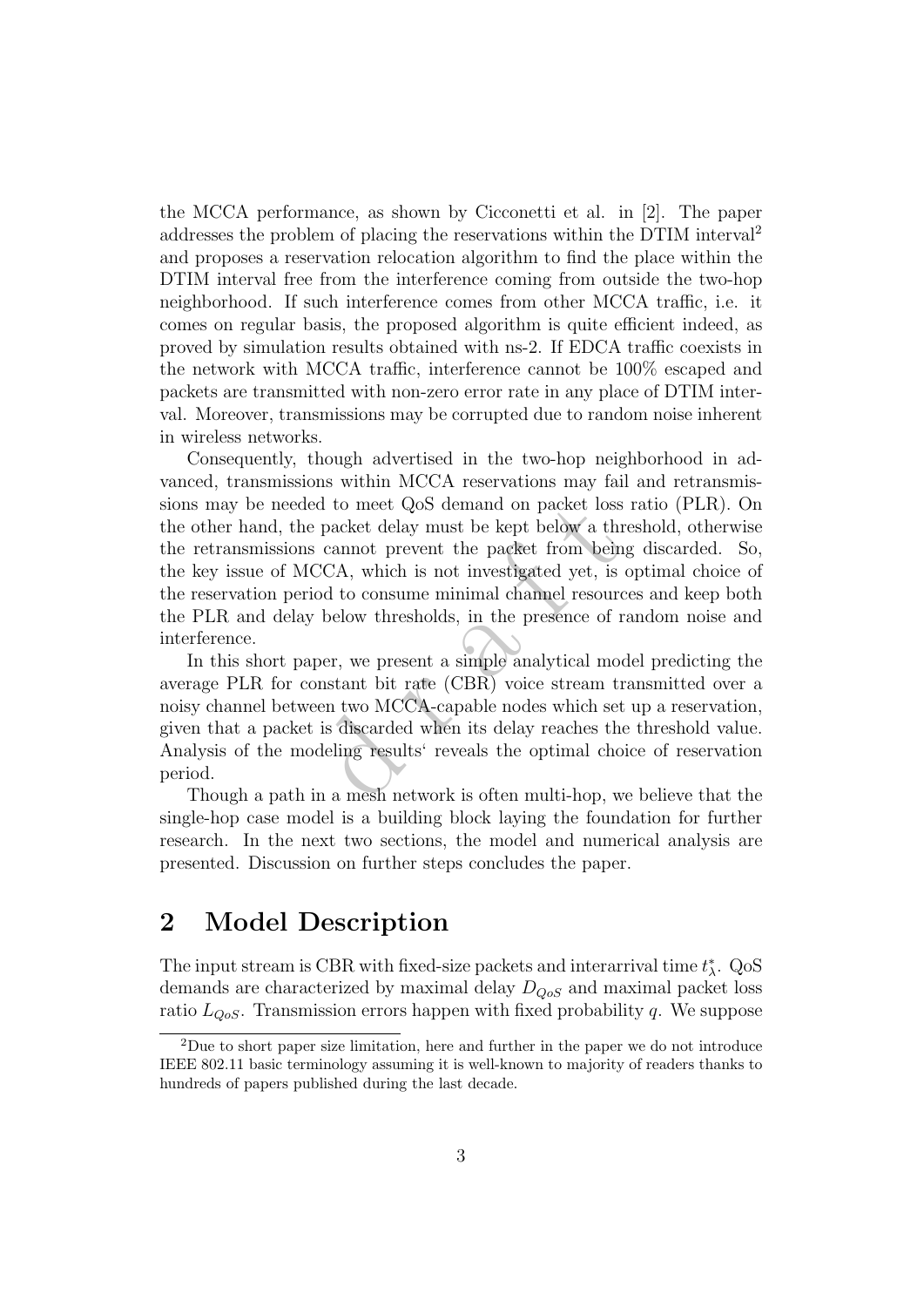

Figure 1: Markov process time instances at the scale of slots.

transmissions are immediately acknowledged and not bounded by any retry limit, so a packet may only be lost when the delay reaches a threshold.

To transmit the stream, MCCA periodic reservations are set up with period  $t_c^* \leq t_{\lambda}^*$  and duration R equal to the packet transmission time plus acknowledgement transmission time plus interframe spaces. A packet transmission attempt starts at the beginning of a reservation if the packet has spent in the queue no longer than  $D = D_{QoS} - R$  time. Otherwise, the packet is discarded and the next packet in the queue (if any) is considered.

Represent  $t_{\lambda}^{*}/t_{c}^{*}$  as an irreducible fraction  $t_{\lambda}/t_{c}$ , where  $t_{\lambda}, t_{c} \in N$ . Further we refer to a time interval of length  $\tau$ ,

$$
\tau = \frac{t_{\lambda}^*}{t_{\lambda}} \widehat{=}\frac{t_c^*}{t_c})
$$

arts at the beginning of a reservation<br>no longer than  $D = D_{QoS} - R$  time<br>and the next packet in the queue (if an<br>as an irreducible fraction  $t_{\lambda}/t_c$ , where  $t$ ,<br>nterval of length  $\tau$ ,<br> $\tau = \frac{t_{\lambda}^*}{t_{\lambda}} = \frac{t_c^*}{t_c}$ ,<br>vi as a slot. Let us divide the continious time scale into slots, so that the beginning of each resevation coincides with the beginning of some slot. The MCCA-based streaming process is represented by a discrete-time unidimensional Markov chain with the time unit equal to  $t_c$  slots, so that instances t and  $t + 1$  of model time correspond to the beginnings of two consecutive reservations, see Fig. 1.

At each instance t the state of the system is characterized by an integer number  $h(t)$ . If  $h(t) \geq 0$ , the queue is not empty and  $h(t)$  is the number of whole slots the oldest packet spent in the queue. Since packets arrive periodically, the time  $\omega_j$  the  $j^{th}$  packet from the head of the queue has spent in the queue is  $\omega_j = \omega_1 - (j-1) \cdot t_\lambda^*$ . If  $h(t) < 0$ , the queue is empty and  $|h(t)|$ equals the time to the next packet arrival, expressed in slots and rounded down.

The minimal value of  $h(t)$  equals  $t_c - t_\lambda$ . It is achieved when a packet arrives into an empty queue exactly at time instance  $t$  and it is successfully transmitted with a single attempt.

Let us find the maximal value of  $h(t)$ . Since the time interval between two packets arrivals contains an integer number of slots  $\tau$ , the time interval  $\xi$ between a packet arrival and the beginning of the next slot is constant for all packets,  $0 \leq \xi < \tau$  (see Fig. 1). At any instance t of model time, the oldest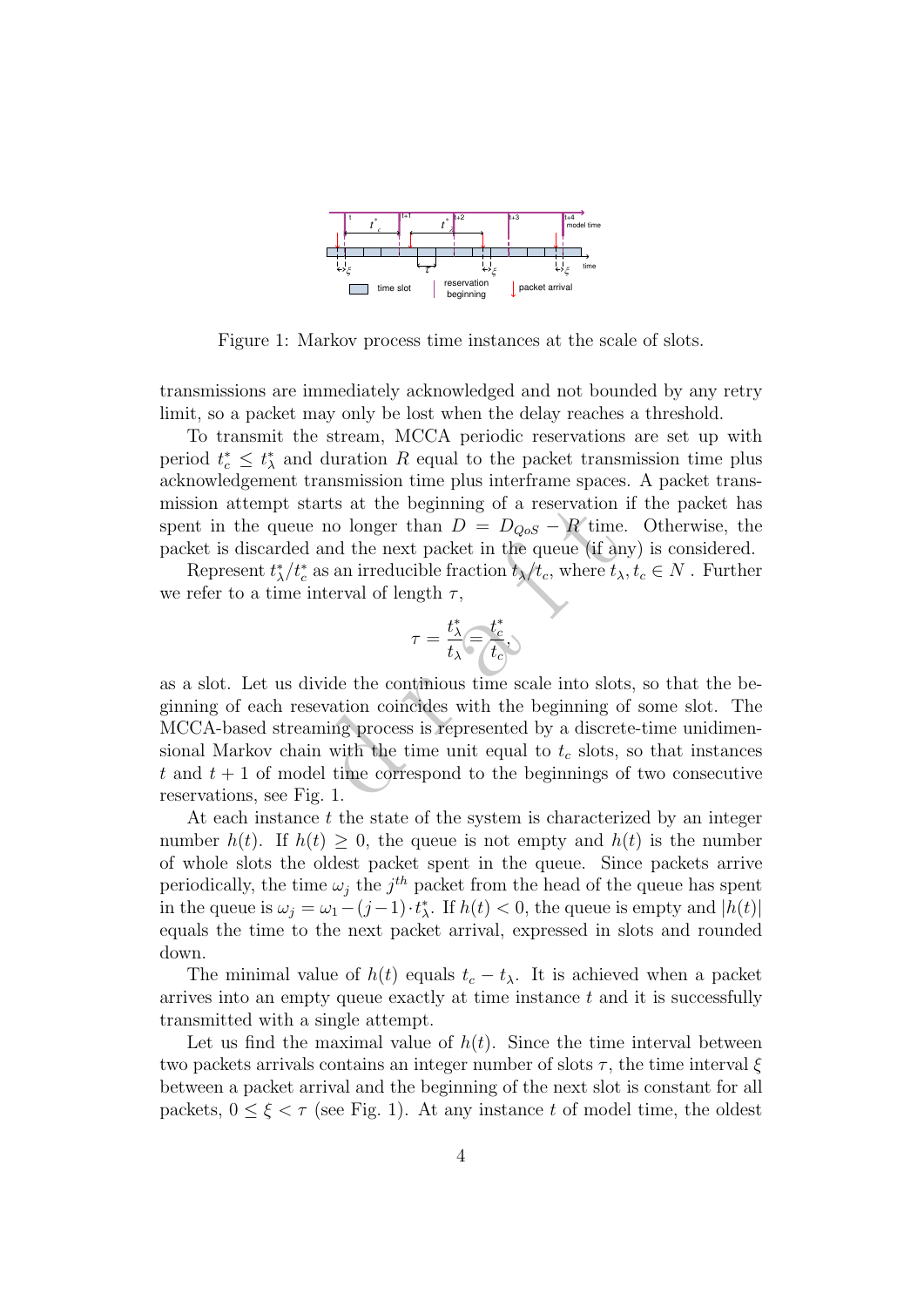packet has spent  $h(t) \cdot \tau + \xi$  time in the queue. In order for the packet not to be immediately discarded, this time shall not exceed D. So  $h(t) \leq d = \lfloor \frac{D-5}{\tau} \rfloor$  $\frac{\pi}{2}$ and state  $h(t) = d$  is achieved when the packet delay reaches D within the slot immediately following the beginning of a reservation.

From a non-negative state  $h(t) = i \geq 0$  the system moves either (a) to state  $h(t+1) = i - t_{\lambda} + t_c$  when the oldest packet leaves the queue after a successful transmission or when the maximal delay is reached, i.e.  $i + t_c > d$ , or (b) to state  $h(t+1) = i + t_c$  when the oldest packet remains in the queue because the transmission at time instance  $t$  fails and the maximal delay is not reached, i.e.  $i + t_c \leq d$ .

In a state  $h(t) = i < 0$  the queue is empty, so the system skips the reservation at time instance t waiting for a new packet arrival and moves to state  $h(t+1) = i + t_c$ .

So, the admitted states of the system are those from interval  $\{-t_\lambda +$  $t_c, \ldots, d$ . Let  $p_i, i \in \{-t_\lambda + t_c, \ldots, d\}$ , be the stationary distribution of the Markov chain. The equations for the stationary probabilities are  $p_i =$  $\alpha_i \cdot p_{i-t_c} + \beta_i \cdot p_{i+t_{\lambda}-t_c}$ , where:

tted states of the system are those from

\n
$$
i, i \in \{-t_{\lambda} + t_c, \ldots, d\}
$$
, be the stationary probability

\n $t_{\lambda} - t_c$ , where:

\n $\alpha_i = \begin{cases} \n0, & i < -t_{\lambda} + 2t_c, \\ \n0, & t_c \leq i \leq d, \\ \n1, & -t_{\lambda} + 2t_c \leq i < t_c; \\ \n0, & i > d - t_{\lambda} + t_c, \\ \n1, & d - t_{\lambda} < i \leq d - t_{\lambda} + t_c. \n\end{cases}$ \n $\beta_i = \begin{cases} \n0, & i > d - t_{\lambda} + t_c, \\ \n1 - q, & i \leq d - t_{\lambda}, \\ \n1, & d - t_{\lambda} < i \leq d - t_{\lambda} + t_c. \n\end{cases}$ 

\nand  $t_{\lambda} < i \leq d - t_{\lambda} + t_c$ .

\n $\sum_{i=-t_{\lambda}+t_c}^{d} p_i = 1$ . Solving the equation system, the equation is

\nbyilities.

Also, obviously  $\sum_{i=-t_{\lambda}+t_{c}}^{d} p_{i} = 1$ . Solving the equation system, we find the stationary probabilities.

Since a packet is dropped with probability  $q$  after transmission from any state *i* such that  $i + t_c > d$  and on average  $t_c/t_\lambda$  packets arrive during a model time unit, packet loss ratio equals

$$
PLR = q \cdot t_{\lambda}/t_c \sum_{i=d-t_c+1}^{d} p_i.
$$

#### 3 Numerical Results

Fig. 2 plots PLR versus reservation period  $t_c^*$ . In the shown case,  $t_{\lambda}^* = 20$  ms which is usual for voice traffic, packet error rate  $q = 0.3$ , and  $\xi = 0$  which is achieved by aligning the first packet arrival time with the beginning of a reservation. When  $t_c^* = t_\lambda^*$  the number of reservations is equal to the number of input packets, so PLR, regardless of the value of maximal acceptable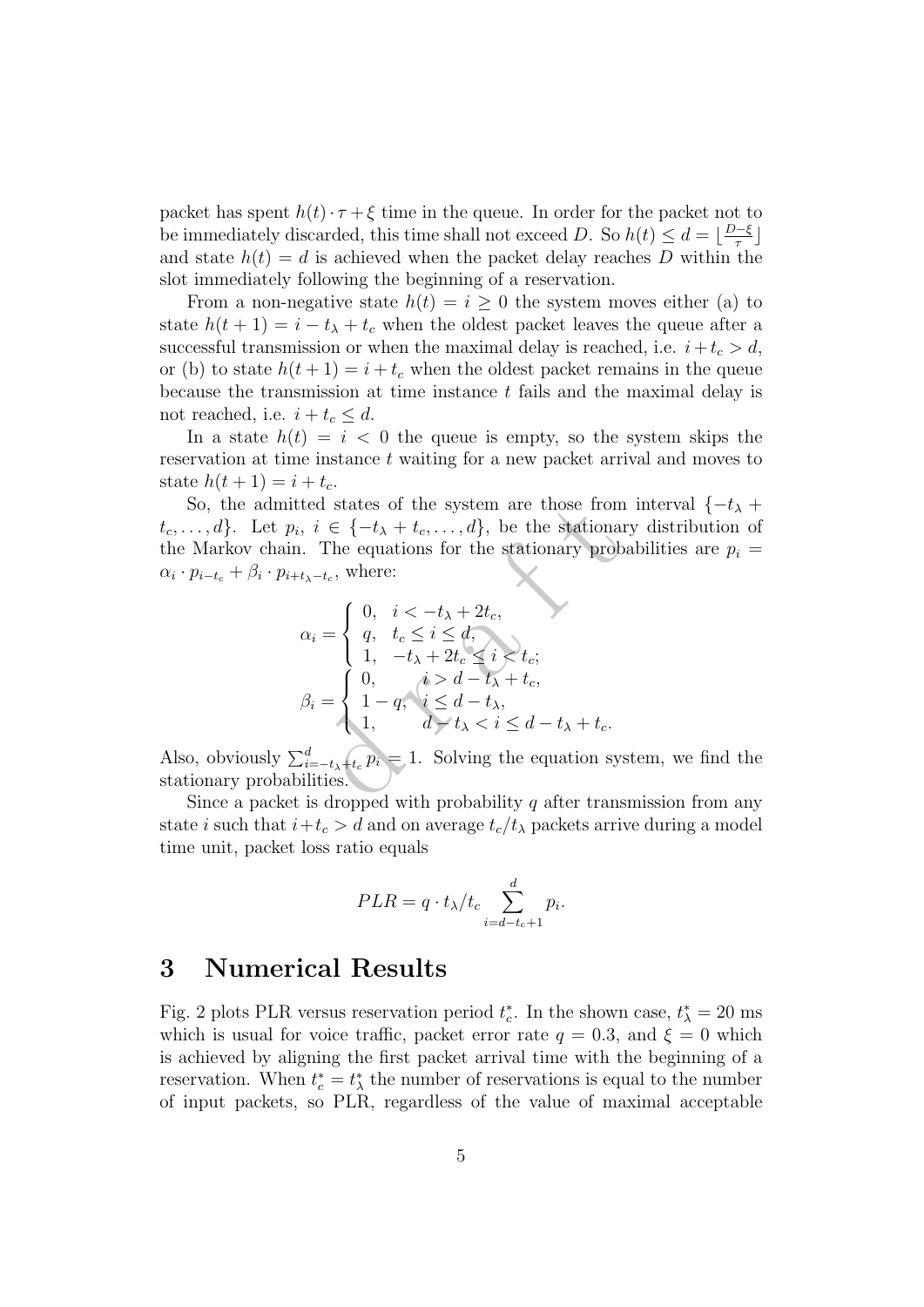

Figure 2: PLR versus  $t_c^*$ :  $t_{\lambda}^* = 20$  ms,  $q = 0.3$ 

delay D, equals q. Lower values of  $t_c^*$  and higher values of D naturally decrease PLR, as more frequent reservations give additional chance for packet transmission and higher acceptable delay allows packets to take this chance.

are 2: PLR versus  $t_c^*$ :  $t_{\lambda}^* = 20$  ms,  $q = 0$ <br>Lower values of  $t_c^*$  and higher value<br>ore frequent reservations give additional<br>gher acceptable delay allows packets to<br>act is that function PLR( $t_c^*$ ) is nonmono<br>owin An interesting fact is that function  $PLR(t_c^*)$  is nonmonotonic at any point because of the following reason. The maximal number of transmission attempts of a packet, which determines PLR, is a discrete quantity equal to  $\lfloor \frac{D-\xi}{t_c} \rfloor$ . D and  $\xi$  are constants, and  $t_c = t_c^*/\tau$  where  $\tau$  is a nonmonotonic function of  $t_c^*$  at any point.

In the case shown in Fig. 2 when  $\xi = 0$ , given  $t_{\lambda}^{*}$  and D, an additional packet transmission attempt is available at some particular points of  $t_c^*$  comparing with neighboring points, resulting in PLR drop at these particular points. The drop magnitude  $\Delta$  depends on a number of factors. First,  $\Delta$  grows with the value of  $\tau$ . It reaches maximum when  $t^*_{\lambda}$  contains  $t^*_{c}$ and  $\tau = t_c^*$ ,  $t_c = 1$ . In this case, a reservation begins within a slot after every packet arrival, every packet arriving in an empty queue gets an additional transmission attempt, and PLR shows considerable drop, e.g. see point  $t_c^* = 10$  in Fig. 2. When  $t_c^*$  and  $t_{\lambda}^*$  are coprimes,  $\tau = 1$ ,  $t_c = t_c^*$  and only one of  $t_c$  packets gets such an additional attempt, resulting in much less considerable PLR drop. Second,  $\Delta$  is greater for smaller D, as when the maximal number of transmission attempts of a packet is relatively small one additional transmission attempt is more remarkable.

At most points the deviation of PLR from the trend line is negligible and function  $PLR(t_c^*)$  looks like monotonic, which allows predicting PLR based on the reservation period. With that, aligning the arrival time of packets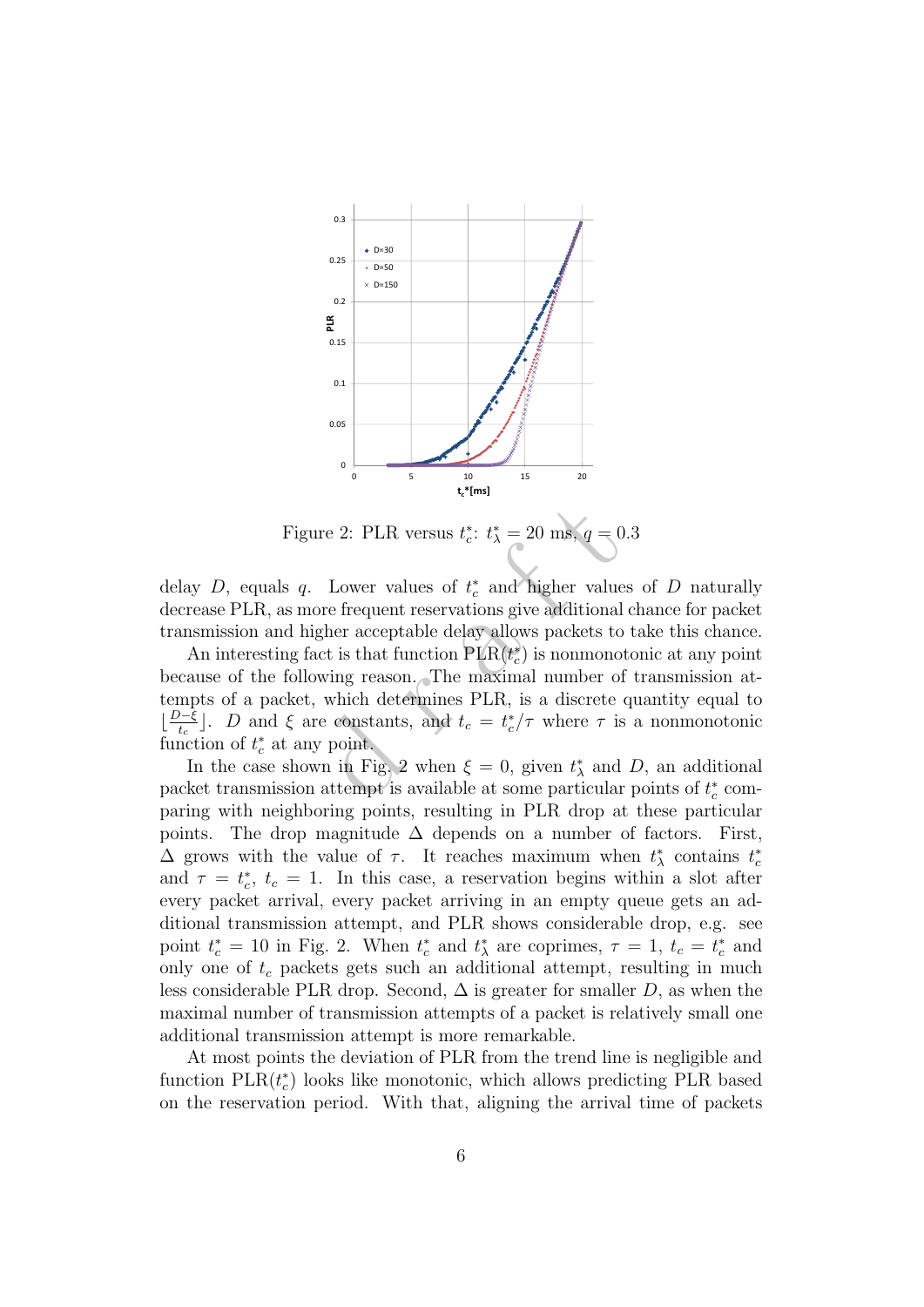with the beginning of reservations advantages lower PLR.

## 4 Further Work

In [4], authors of MCCA noted that 802.11 enters uncharged territories by developing a mesh networking technology. Indeed, plethora of issues arise with the medium access in a multihop network in the face of interference.

In this short paper, we present a simple analytical model predicting the average PLR for constant bit rate (CBR) voice stream transmitted over a noisy channel between two MCCA-capable nodes. Next steps of this work-inprogress are to extend the model (a) for the multihop case which is not trivial as the stream becomes non-CBR and (b) for the multicast medium access methods, Directed Multicast Service and Groupcast with Retries, recently developed by Task Groups "v" and "aa".

## 5 Acknowledgements

This work is partially supported by the European Union under project FP7- 257263 (FLAVIA).

#### References

- d <sup>r</sup> <sup>a</sup> <sup>f</sup> <sup>t</sup> [1] Y. Chen and S. Emeott. Scheduled mesh access mechanism for an IEEE 802.11 mesh network. In Wireless Communications and Networking Conference (WCNC), April 2008.
- [2] C. Cicconetti, L. Lenzini, and E. Mingozzi. Scheduling and dynamic relocation for IEEE 802.11s mesh deterministic access. In 5th Annual IEEE Communications Society Conference on Sensor, Mesh and Ad Hoc Communications and Networks (SECON), June 2008.
- [3] G.R. Hiertz, S. Max, T. Junge, D. Denteneer, and L. Berlemann. IEEE 802.11s - mesh deterministic access. In 14th European Wireless Conference, June 2008.
- [4] G. Hiertz, D. Denteneer, S. Max, R. Taori, J. Cardona, L. Berlemann, and B. Walke. IEEE 802.11s: The WLAN mesh standard. IEEE Wireless Communications, 17(1):104–111, February 2010.